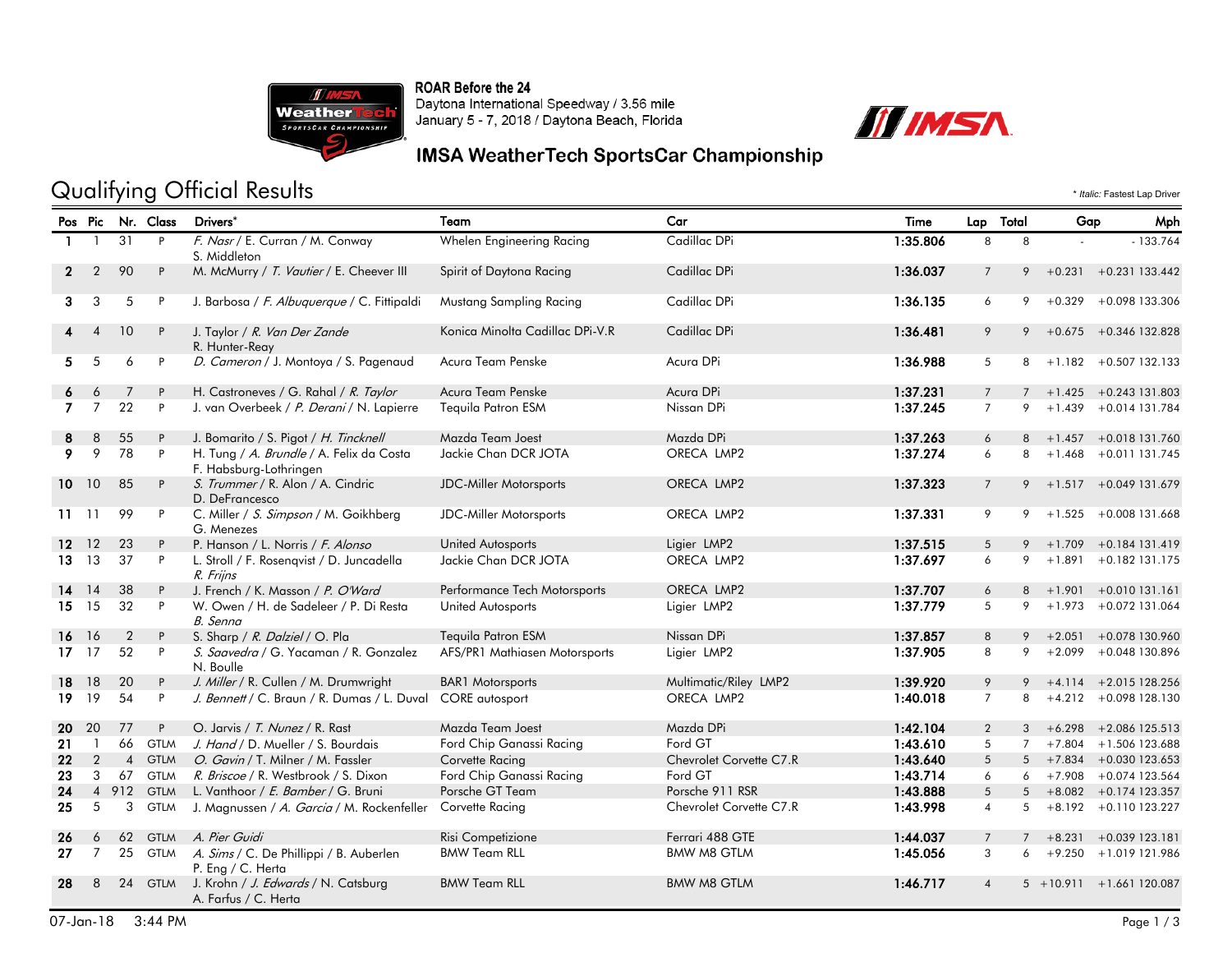

ROAR Before the 24 Daytona International Speedway / 3.56 mile<br>January 5 - 7, 2018 / Daytona Beach, Florida



### IMSA WeatherTech SportsCar Championship

# Qualifying Official Results  $\cdot$  *Italic:* Fastest Lap Driver

|     |                |                 | Pos Pic Nr. Class | Drivers*                                                                     | Team                                                 | Car                     | Time     | Lap Total      | Gap          | Mph                         |
|-----|----------------|-----------------|-------------------|------------------------------------------------------------------------------|------------------------------------------------------|-------------------------|----------|----------------|--------------|-----------------------------|
| 29  | $\mathbf{1}$   | 11              | GTD               | R. Ineichen / M. Bortolotti / F. Perera<br>R. Breukers                       | <b>GRT Grasser Racing Team</b>                       | Lamborghini Huracan GT3 | 1:47.374 | 5              |              | 8 +11.568 +0.657 119.352    |
| 30  | $\overline{2}$ | 44              | <b>GTD</b>        | J. Potter / A. Lally / A. Davis<br>M. Winkelhock                             | Magnus Racing                                        | Audi R8 LMS GT3         | 1:47.436 | 4              |              | 8 +11.630 +0.062 119.284    |
| 31  | 3              | 58              | GTD               | P. Long / C. Nielsen / R. Renauer<br>M. Jaminet                              | Wright Motorsports                                   | Porsche 911 GT3 R       | 1:47.481 | 5              |              | 5 +11.675 +0.045 119.234    |
| 32  | $\overline{4}$ | 86              | <b>GTD</b>        | K. Legge / A. Parente / T. Hindman<br>A. Allmendinger                        | Michael Shank Racing                                 | Acura NSX GT3           | 1:47.605 | 5              |              | 7 +11.799 +0.124 119.096    |
| 33  | 5              | 69              | GTD               | C. Gilsinger / R. Eversley / S. Rayhall<br>J. Falb                           | <b>HART</b>                                          | Acura NSX GT3           | 1:47.665 | 8              | $8 + 11.859$ | +0.060 119.030              |
| 34  | 6              | 15              | <b>GTD</b>        | J. Hawksworth / D. Heinemeier Hansson<br>S. Pruett / D. Farnbacher           | 3GT Racing                                           | Lexus RCF GT3           | 1:47.691 | 6              |              | $6 + 11.885 + 0.026119.001$ |
| 35  | $\overline{7}$ | 63              | <b>GTD</b>        | C. MacNeil / A. Balzan / G. Jeannette<br>J. Segal                            | Scuderia Corsa                                       | Ferrari 488 GT3         | 1:47.726 | 8              |              | 8 +11.920 +0.035 118.962    |
| 36  | 8              | 29              | <b>GTD</b>        | S. van der Linde / K. van der Linde<br>C. Mies / J. Schmidt                  | Montaplast by Land-Motorsport                        | Audi R8 LMS GT3         | 1:47.765 | 8              |              | 8 +11.959 +0.039 118.919    |
| 37  | 9              | 19              | <b>GTD</b>        | M. van Splunteren / E. Perez Companc<br>C. Engelhart / C. Lenz / L. Machiels | <b>GRT Grasser Racing Team</b>                       | Lamborghini Huracan GT3 | 1:47.778 | 6              |              | 7 +11.972 +0.013 118.905    |
| 38  | 10             | 82              | <b>GTD</b>        | R. Perez de Lara / M. Fuentes / S. Creel<br>M. Molina                        | Risi Competizione                                    | Ferrari 488 GT3         | 1:47.814 | $\overline{7}$ | $8 + 12.008$ | +0.036 118.865              |
| 39  | 11             | 33              | <b>GTD</b>        | B. Keating / J. Bleekemolen<br>A. Christodoulou / L. Stolz                   | Mercedes-AMG Team Riley Motorsports Mercedes-AMG GT3 |                         | 1:47.886 | 8              | $8 + 12.080$ | +0.072 118.786              |
| 40  | 12             | 93              | <b>GTD</b>        | J. Marks / L. Aschenbach / M. Farnbacher<br>C. Ledogar                       | Michael Shank Racing                                 | Acura NSX GT3           | 1:47.905 | $\overline{7}$ |              | 7 +12.099 +0.019 118.765    |
| 41. | 13             | 75              | <b>GTD</b>        | K. Habul / T. Jaeger / M. Engel<br>M. Grenier                                | SunEnergy1 Racing                                    | Mercedes-AMG GT3        | 1:47.912 | 8              |              | 8 +12,106 +0.007 118,757    |
| 42  | 14             | 51              | <b>GTD</b>        | P. Dalla Lana / P. Lamy / M. Lauda<br>D. Serra                               | Spirit of Race                                       | Ferrari 488 GT3         | 1:47.988 | 5              |              | $7 + 12.182 + 0.076118.674$ |
| 43  | 15             | 64              | GTD               | B. Sweedler / T. Bell / F. Montecalvo<br>S. Bird                             | Scuderia Corsa                                       | Ferrari 488 GT3         | 1:48.042 | 6              |              | $7 + 12.236 + 0.054118.615$ |
| 44  | <b>16</b>      | 14              | <b>GTD</b>        | D. Baumann / K. Marcelli / B. Junqueira                                      | 3GT Racing                                           | Lexus RCF GT3           | 1:48.094 | $\overline{4}$ | $6 + 12.288$ | +0.052 118.557              |
| 45  | 17             | 73              | <b>GTD</b>        | P. Lindsey / J. Bergmeister / T. Pappas                                      | Park Place Motorsports                               | Porsche 911 GT3 R       | 1:48.142 | 8              |              | 8 +12.336 +0.048 118.505    |
| 46  | 18             | 96              | <b>GTD</b>        | J. Klingmann / D. Yount / M. Kvamme                                          | Turner Motorsport                                    | BMW M6 GT3              | 1:48.354 | 8              |              | 8 +12.548 +0.212 118.273    |
| 47  | 19             | 71              | GTD               | K. Koch / R. Foley III / J. Perez / L. Spinelli                              | P1 Motorsports                                       | Mercedes-AMG GT3        | 1:49.287 | 8              |              | 8 +13.481 +0.933 117.263    |
|     |                | Not classified: |                   |                                                                              |                                                      |                         |          |                |              |                             |
|     |                | 48              | <b>GTD</b>        | B. Sellers / M. Snow / A. Caldarelli<br><b>B.</b> Miller                     | Paul Miller Racing                                   | Lamborghini Huracan GT3 |          |                |              |                             |
|     |                | 59              | GTD               | S. Smith / R. Walls / H. Proczyk / S. Muller<br>M. Cairoli                   | Manthey-Racing                                       | Porsche 911 GT3 R       |          |                |              |                             |
|     |                |                 | 911 GTLM          | P. Pilet / N. Tandy / F. Makowiecki                                          | Porsche GT Team                                      | Porsche 911 RSR         |          |                |              |                             |